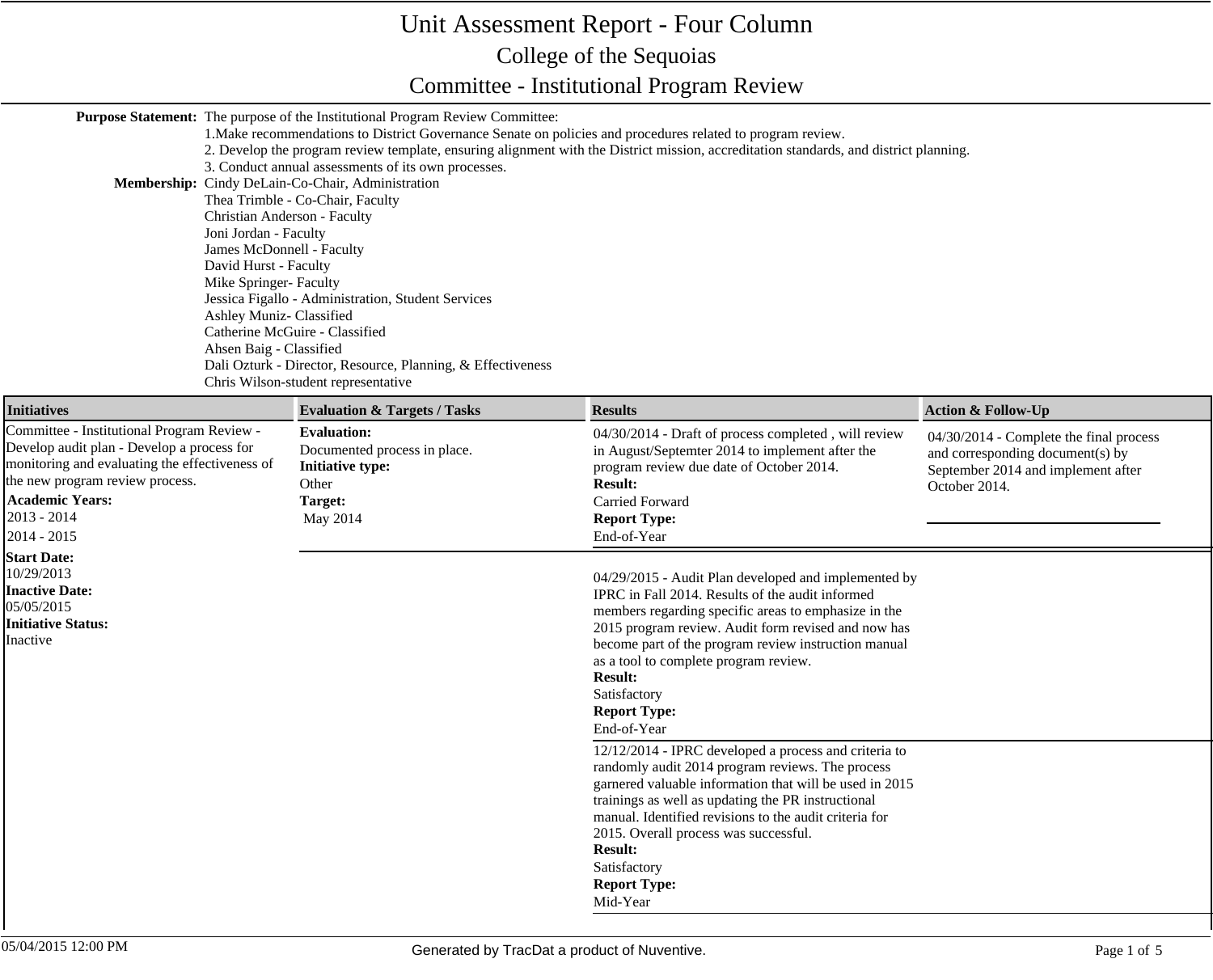| <b>Initiatives</b>                                                                                                                                                                                                                                                                                                                                                                                                                   | <b>Evaluation &amp; Targets / Tasks</b> | <b>Results</b>                                                                                                                                                                                                                                                                                                                                                                                                                                                                                                                                                                                                   | <b>Action &amp; Follow-Up</b>                                                                                                     |
|--------------------------------------------------------------------------------------------------------------------------------------------------------------------------------------------------------------------------------------------------------------------------------------------------------------------------------------------------------------------------------------------------------------------------------------|-----------------------------------------|------------------------------------------------------------------------------------------------------------------------------------------------------------------------------------------------------------------------------------------------------------------------------------------------------------------------------------------------------------------------------------------------------------------------------------------------------------------------------------------------------------------------------------------------------------------------------------------------------------------|-----------------------------------------------------------------------------------------------------------------------------------|
|                                                                                                                                                                                                                                                                                                                                                                                                                                      |                                         | $01/08/2014$ - In progress<br><b>Result:</b><br>Carried Forward<br><b>Report Type:</b><br>Mid-Year                                                                                                                                                                                                                                                                                                                                                                                                                                                                                                               | 01/08/2014 - Complete this initiative by<br>May 2014.                                                                             |
| Committee - Institutional Program Review -<br>Committee - Institutional Program Review -<br><b>Expectations for Routine Business</b><br>Agendas posted<br>Minutes recorded and posted<br>Quorum attained<br>Attendance at meeting recorded in the minutes<br><b>Academic Years:</b><br>2014 - 2015                                                                                                                                   |                                         | 04/29/2015 - All agendas and minutes with attendance<br>are recorded and posted for the 2014-2015 academic<br>year.<br><b>Result:</b><br>Satisfactory<br><b>Report Type:</b><br>End-of-Year                                                                                                                                                                                                                                                                                                                                                                                                                      |                                                                                                                                   |
| <b>Start Date:</b><br>08/19/2014<br><b>Inactive Date:</b><br>05/05/2015<br><b>Initiative Status:</b><br>Inactive                                                                                                                                                                                                                                                                                                                     |                                         | 12/12/2014 - All agendas and minutes are posted to the<br>official COS website and are public. Attendance of all<br>meetings are recorded as part of the minutes.<br><b>Result:</b><br>Carried Forward<br><b>Report Type:</b><br>Mid-Year                                                                                                                                                                                                                                                                                                                                                                        |                                                                                                                                   |
| Committee - Institutional Program Review - On-<br>going training - IPRC will continue training in<br>August and September for the 2014 program<br>review. Will also provide training in spring 2015<br>for the assessment component of program<br>review under Results.<br><b>Academic Years:</b><br>2014 - 2015<br><b>Start Date:</b><br>08/18/2014<br><b>Inactive Date:</b><br>05/05/2015<br><b>Initiative Status:</b><br>Inactive |                                         | 04/29/2015 - Program review workshops were offered<br>in both Fall 2014 and Spring 2015. Spring 2015<br>included a revised program review instruction manual<br>based on IPRC Audit and 2014 user survey. The<br>UPDATE tab which is new for 2015 program review<br>was explained. Workshop dates were April 6- one of<br>the Visalia campus and one on the Hanford campus.<br>April 10-one on the Visalia campus and one on the<br>Tulare campus and April 30, Visalia campus. IPRC will<br>offer two more workshops in September 2015.<br><b>Result:</b><br>Satisfactory<br><b>Report Type:</b><br>End-of-Year |                                                                                                                                   |
|                                                                                                                                                                                                                                                                                                                                                                                                                                      |                                         | 12/15/2014 - Multiple formal program review training<br>continued into August and September 2014. Dates:<br>8/18, 8/20, 9/4. Focused on a more "hands-on"<br>approach in conjunction with questions & answers.<br>Scheduled a variety of times and days to accommodate<br>as many as possible. Continue training in Spring 2015<br>to focus on areas identified from 2014 survey and audit<br>as well as new information on the UDATE tab.<br><b>Result:</b><br>Satisfactory<br><b>Report Type:</b><br>Mid-Year                                                                                                  | 01/09/2015 - Continue training Spring<br>2015 as stated in initiative with focused<br>training and new training on UPDATE<br>tab. |

Committee - Institutional Program Review -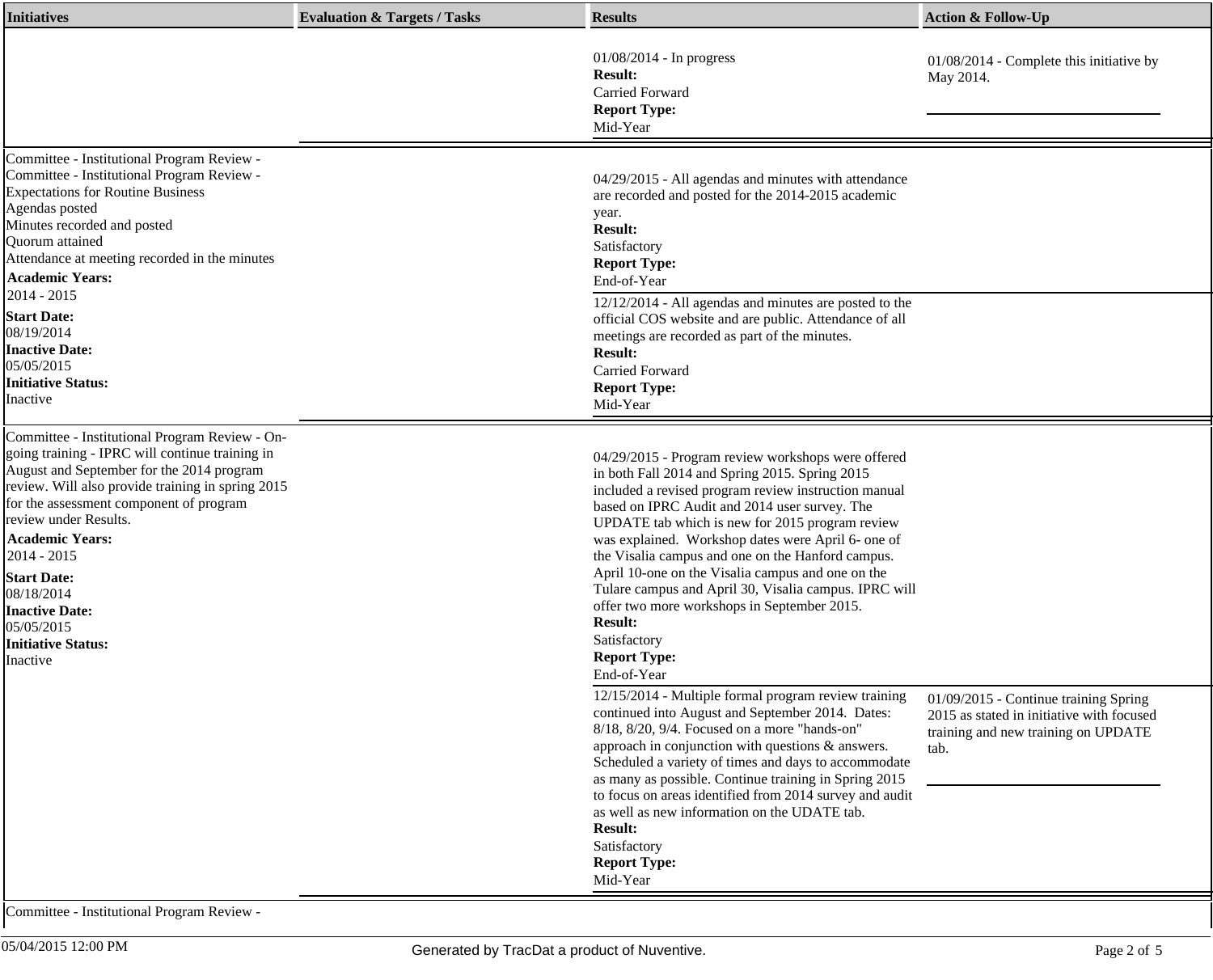| <b>Initiatives</b>                                                                                                                                                                                                                                                                                                                                                                                                                          | <b>Evaluation &amp; Targets / Tasks</b> | <b>Results</b>                                                                                                                                                                                                                                                                                                                                                                                                                                                                                                                                                                                                                                                                                                                                                                                                                                                                                                                                                                                                                                                                                  | <b>Action &amp; Follow-Up</b>                                                                |
|---------------------------------------------------------------------------------------------------------------------------------------------------------------------------------------------------------------------------------------------------------------------------------------------------------------------------------------------------------------------------------------------------------------------------------------------|-----------------------------------------|-------------------------------------------------------------------------------------------------------------------------------------------------------------------------------------------------------------------------------------------------------------------------------------------------------------------------------------------------------------------------------------------------------------------------------------------------------------------------------------------------------------------------------------------------------------------------------------------------------------------------------------------------------------------------------------------------------------------------------------------------------------------------------------------------------------------------------------------------------------------------------------------------------------------------------------------------------------------------------------------------------------------------------------------------------------------------------------------------|----------------------------------------------------------------------------------------------|
| Committee- Institutinal Program Review - COS<br>2014 Organizational Meeting Agenda Guide-<br><b>Institutional Program Review Committee will</b><br>review and follow the prescribed 2014 agenda<br>guide.<br><b>Academic Years:</b><br>$2014 - 2015$                                                                                                                                                                                        |                                         | 12/12/2014 - Reviewed and completed by September 2,<br>2014<br><b>Result:</b><br>Satisfactory<br><b>Report Type:</b><br>Mid-Year                                                                                                                                                                                                                                                                                                                                                                                                                                                                                                                                                                                                                                                                                                                                                                                                                                                                                                                                                                |                                                                                              |
| <b>Start Date:</b><br>08/19/2014<br><b>Inactive Date:</b><br>05/05/2015<br><b>Initiative Status:</b><br>Inactive                                                                                                                                                                                                                                                                                                                            |                                         |                                                                                                                                                                                                                                                                                                                                                                                                                                                                                                                                                                                                                                                                                                                                                                                                                                                                                                                                                                                                                                                                                                 |                                                                                              |
| Committee - Institutional Program Review -<br>Meetings with IPEC and Budget Committee -<br>Meet at least once a semester with Institutional<br>Planning and Effectiveness Committee and the<br>Budget Committee to discuss and evaluate<br>connections as a result of COS 2.0.<br><b>Academic Years:</b><br>2014 - 2015<br><b>Start Date:</b><br>08/18/2014<br><b>Inactive Date:</b><br>05/05/2015<br><b>Initiative Status:</b><br>Inactive |                                         | 05/01/2015 - Met with Budget Committee on March 12,<br>2015. After discussion it was determined the the<br>Effectiveness of Resource Allocation section in<br>program review is not reasonable to complete by<br>October 15, 2015 given the resources are not fully<br>implemented until August/September of 2015. The<br>most logical time to enter the effectiveness of resources<br>would be in the following year's program review<br>document (October 2016). Future discussions in Budget<br>may include reporting requirements, if any, before<br>October 2016. The two committees will connect in the<br>future with the eventual rollout of the new Tracdat<br>version which may assist with reports such as<br>effectiveness.<br><b>Result:</b><br>Satisfactory<br><b>Report Type:</b><br>End-of-Year<br>12/15/2014 - IPRC Co-Chairs met with representatives                                                                                                                                                                                                                         | 01/09/2015 - Representatives will meet                                                       |
|                                                                                                                                                                                                                                                                                                                                                                                                                                             |                                         | from IPEC and Budget. In reviewing the budget rubric<br>a few potential concerns were identified: clarified that<br>program review participants were asked to link action<br>to district objectives and /or outcomes. Units did not<br>have to link both to an Action. Narrative program<br>review report does not show cost of each specific above<br>base request. This was stated previously in governance<br>meetings and it was decided this was a more useful<br>report over the four column report. The next tracdat<br>update may include both in one report. Reviewed Ad-<br>hoc PR tracat reports created by Budget. Expressed<br>concern with extracting some elements of original<br>program reviews and not including other essential<br>components. Agreed the integrity of Budget ranking<br>and Program Review processes is critical to maintain.<br>Suggestion made Budget to read entire PRs. UPDATES<br>tab for 2015: Resolved that an update on each Action<br>should be documented as well as the date and impact on<br>District Objectives/Outcomes by 10/15/15. The area | again after the entire resource allocation<br>process is complete by the Budget<br>Committee |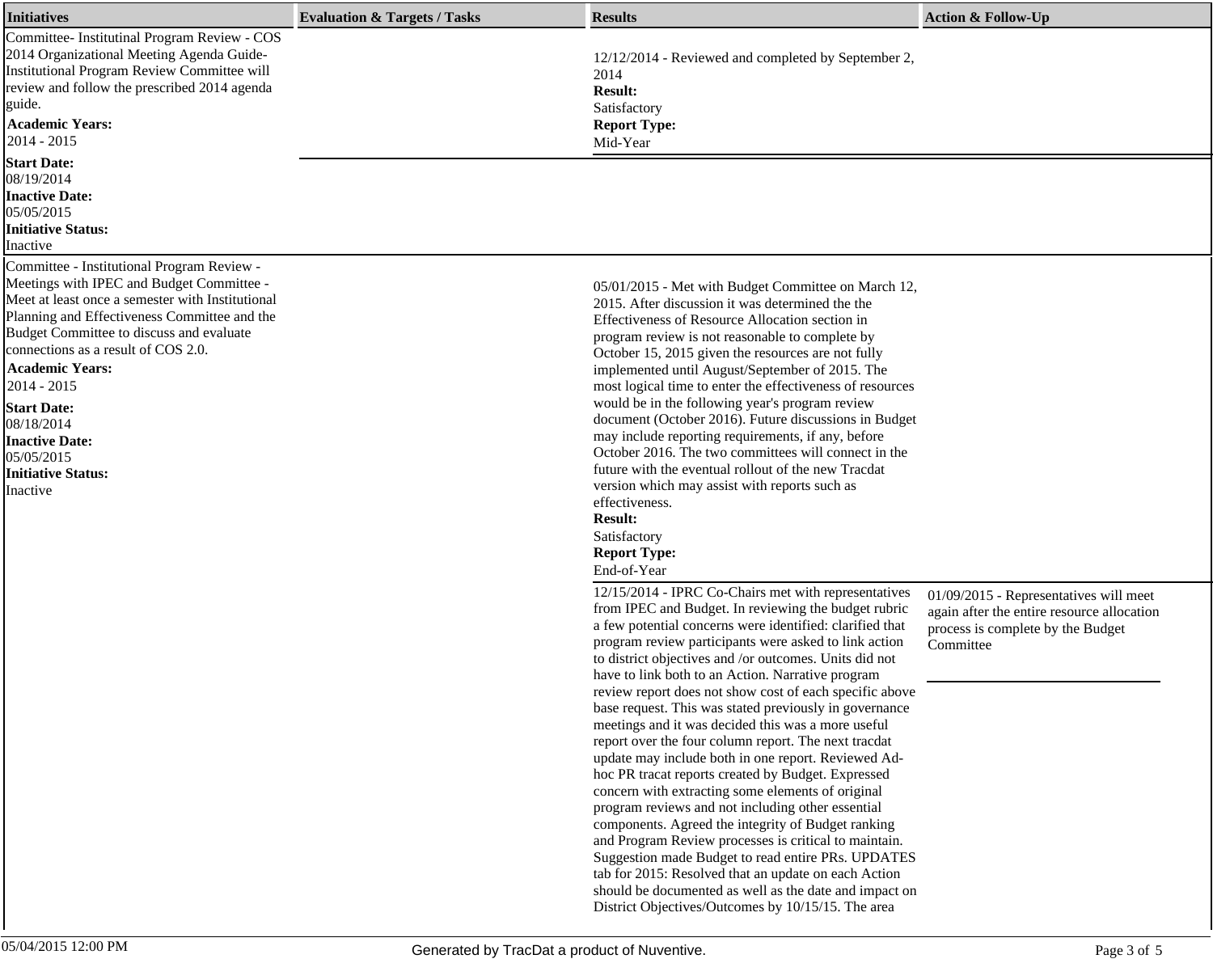| <b>Initiatives</b>                                                                                                                                                                                                                                                                                                                               | <b>Evaluation &amp; Targets / Tasks</b> | <b>Results</b>                                                                                                                                                                                                                                                                                                                                                                                                                                                                                                                                                                                                                                                                                                                                                                                                              | <b>Action &amp; Follow-Up</b>                                                                                                                                                                                                                                                                                                                                                                                                             |
|--------------------------------------------------------------------------------------------------------------------------------------------------------------------------------------------------------------------------------------------------------------------------------------------------------------------------------------------------|-----------------------------------------|-----------------------------------------------------------------------------------------------------------------------------------------------------------------------------------------------------------------------------------------------------------------------------------------------------------------------------------------------------------------------------------------------------------------------------------------------------------------------------------------------------------------------------------------------------------------------------------------------------------------------------------------------------------------------------------------------------------------------------------------------------------------------------------------------------------------------------|-------------------------------------------------------------------------------------------------------------------------------------------------------------------------------------------------------------------------------------------------------------------------------------------------------------------------------------------------------------------------------------------------------------------------------------------|
|                                                                                                                                                                                                                                                                                                                                                  |                                         | under UPDATES tab called "Update on resource<br>allocation effectiveness" may have to be completed in<br>January/February 2016. This gives Units time to<br>thoroughly assess the resources awarded in 2015.<br>Further discussion on this in respective committees,<br>decision prior to spring program review training.<br><b>Result:</b><br>Carried Forward<br><b>Report Type:</b><br>Mid-Year                                                                                                                                                                                                                                                                                                                                                                                                                           |                                                                                                                                                                                                                                                                                                                                                                                                                                           |
| Committee - Institutional Program Review -<br>Research best practices - Research other<br>colleges for best practices on program review<br>processes and committee structure/function<br><b>Academic Years:</b><br>2014 - 2015<br><b>Start Date:</b><br>08/19/2014<br><b>Inactive Date:</b><br>05/19/2015<br><b>Initiative Status:</b><br>Active |                                         | 04/29/2015 - As program review information came to<br>IPRC's attention it was reviewed (external & internal).<br>Have not actively researched best practices. Additional<br>time this year was dedicated to finalizing processes and<br>components of the new program review.<br><b>Result:</b><br><b>Carried Forward</b><br><b>Report Type:</b><br>End-of-Year<br>$12/12/2014$ - No results at this time. There was no time<br>given the fall schedule with on-going training, 2014<br>survey and audit development, implementation, and<br>assessment. Will discuss in Spring 2015                                                                                                                                                                                                                                        | 05/01/2015 - Research 2-3 program<br>reviews from other colleges in 2015-<br>2016.<br>$12/12/2014$ - Discuss at the next IPRC<br>meeting in Spring 2015 to decide next<br>steps.                                                                                                                                                                                                                                                          |
| Committee - Institutional Program Review -<br>Participant feedback on 2014 program review -<br>Create a process and methods for participants in<br>the 2014 program review to provide feedback.<br><b>Academic Years:</b>                                                                                                                        |                                         | <b>Result:</b><br>Carried Forward<br><b>Report Type:</b><br>Mid-Year<br>05/01/2015 - Completed in Fall 2014. See mid-year<br>report.<br><b>Result:</b><br>Satisfactory                                                                                                                                                                                                                                                                                                                                                                                                                                                                                                                                                                                                                                                      |                                                                                                                                                                                                                                                                                                                                                                                                                                           |
| 2014 - 2015<br><b>Start Date:</b><br>08/26/2014<br><b>Inactive Date:</b><br>05/05/2015<br><b>Initiative Status:</b><br>Inactive                                                                                                                                                                                                                  |                                         | <b>Report Type:</b><br>End-of-Year<br>12/15/2014 - Created and implemented a survey<br>distributed to all program review participants. 109<br>respondents. Based on these results along with the<br>internal IPRC audit the committee is not recommending<br>changes for the 2015 program review. There was no<br>preponderance of data, comments or suggestions to<br>justify changes. (See documents section for survey and<br>audit results). Highlights: 90% of respondents found<br>program review beneficial. 85% thought the process<br>was easy to follow while 43% responded "Disagree"<br>that the process required little effort. Areas that had<br>higher difficulty of completion were Outcomes &<br>Assessment and Actions. 42% stated additional data<br>was requested. The most common comment was to start | 01/09/2015 - Include minor<br>clarifications into the instruction<br>manual and based on results provide in-<br>depth training in identified areas for the<br>Spring 2015 training sessions.<br>Follow-Up:<br>$05/01/2015$ - Revised program<br>review instruction manual completed<br>based on survey results and IPRC<br>audit. Training workshops completed<br>in Spring 2015 also based on part<br>from survey and audit information. |